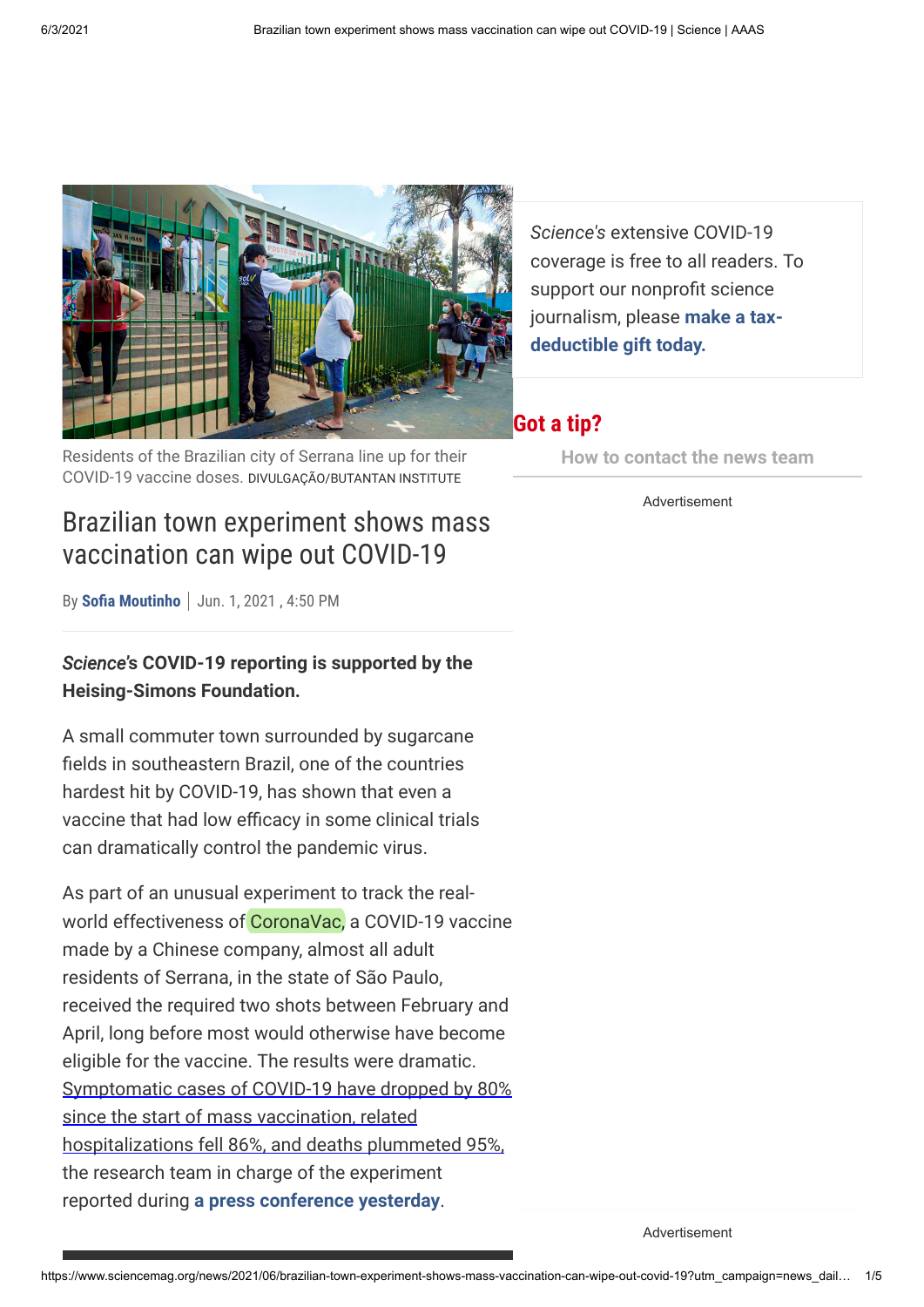#### **Related**

**Israel reports link between rare cases of heart [inflammation and COVID-19 vaccination in young](https://www.sciencemag.org/news/2021/06/israel-reports-link-between-rare-cases-heart-inflammation-and-covid-19-vaccination) men**



**[Biden adds voice to calls for further investigation](https://www.sciencemag.org/news/2021/05/biden-adds-voice-calls-further-investigation-origins-pandemic-virus) into origins of pandemic virus**



**[Antivaccine activists use a government database](https://www.sciencemag.org/news/2021/05/antivaccine-activists-use-government-database-side-effects-scare-public) on side effects to scare the public**



**[See all of our coverage of the coronavirus outbreak](https://www.sciencemag.org/tags/coronavirus)**

# **Related Jobs**

### Meanwhile, cases have risen out of control in 15 other **[Principal Scientist, Computational](https://jobs.sciencecareers.org/job/548747?utm_campaign=Hawkeye+Medicine+71&utm_medium=Widget&utm_source=Hawkeye)**

cities nearby. "Serrana is now an oasis," says Ricardo Palacios, an epidemiologist at the Butantan Institute, a  $_{\rm Bould}^{\rm Pfizer}$ state-owned research center that produces the vaccine in Brazil. "And it has shown us that it is surely

possible to control the epidemic through vaccination."

Some other COVID-19 vaccines have demonstrated greater than 90% real-world effectiveness at preventing serious disease, and they have helped countries bring cases down to very low levels. But there has been concern about CoronaVac, which uses an inactivated copy of SARS-CoV-2 to stimulate immunity. Clinical trials conducted in several countries came up with different efficacy values for the vaccine, **[the lowest being 50% in Brazil—right at the threshold](https://www.sciencemag.org/news/2021/01/third-time-s-charm-brazil-scales-back-efficacy-claims-covid-19-vaccine-china) Latest News established by the World Health Organization (WHO) for emergency use of a COVID-19 vaccine**. Later studies in Brazil that tried to assess the vaccine's realworld effectiveness have **[indicated similar levels](https://www.sciencemag.org/news/2021/04/chinese-covid-19-vaccine-maintains-protection-variant-plagued-brazil)** of protection.

That's why the data from Serrana are reassuring to many scientists in Brazil, where CoronaVac makes up 80% of all vaccine doses administered. "These are very encouraging results," says Ethel Maciel, an epidemiologist at the Federal University of Espírito Santo, Vitória, who was not part of the study. Maciel is especially relieved the vaccine protected the town because a SARS-CoV-2 variant dubbed P1, which

**Chemistry** Boulder, Colorado

### **[Site Relationship & Excellence Partner](https://jobs.sciencecareers.org/job/548839?utm_campaign=Hawkeye+Medicine+71&utm_medium=Widget&utm_source=Hawkeye) II**

Pfizer Remote, North Carolina

**[Director, Translational Oncology Lead](https://jobs.sciencecareers.org/job/548869?utm_campaign=Hawkeye+Medicine+71&utm_medium=Widget&utm_source=Hawkeye)** Pfizer La Jolla, California

**[MORE JOBS](https://jobs.sciencecareers.org/searchjobs/?Keywords=Medicine&NearFacetsShown=true&utm_campaign=Hawkeye+Medicine+71&utm_medium=Widget&utm_source=Hawkeye)** ▶

## **Trending**

**[1. The legendary dire wolf may not have been a wolf](https://www.sciencemag.org/news/2021/01/legendary-dire-wolf-may-not-have-been-wolf-all) at all**

**[2. Japan plans to release Fukushima's contaminated](https://www.sciencemag.org/news/2021/04/japan-plans-release-fukushima-s-contaminated-water-ocean) water into the ocean**

**[3. 'Sink into your grief.' How one scientist confronts](https://www.sciencemag.org/news/2021/04/sink-your-grief-how-one-scientist-confronts-emotional-toll-climate-change) the emotional toll of climate change**

**[4. Chinese COVID-19 vaccine maintains protection](https://www.sciencemag.org/news/2021/04/chinese-covid-19-vaccine-maintains-protection-variant-plagued-brazil) in variant-plagued Brazil**

**[5. National academy may eject two famous](https://www.sciencemag.org/news/2021/04/national-academy-may-eject-two-famous-scientists-sexual-harassment) scientists for sexual harassment**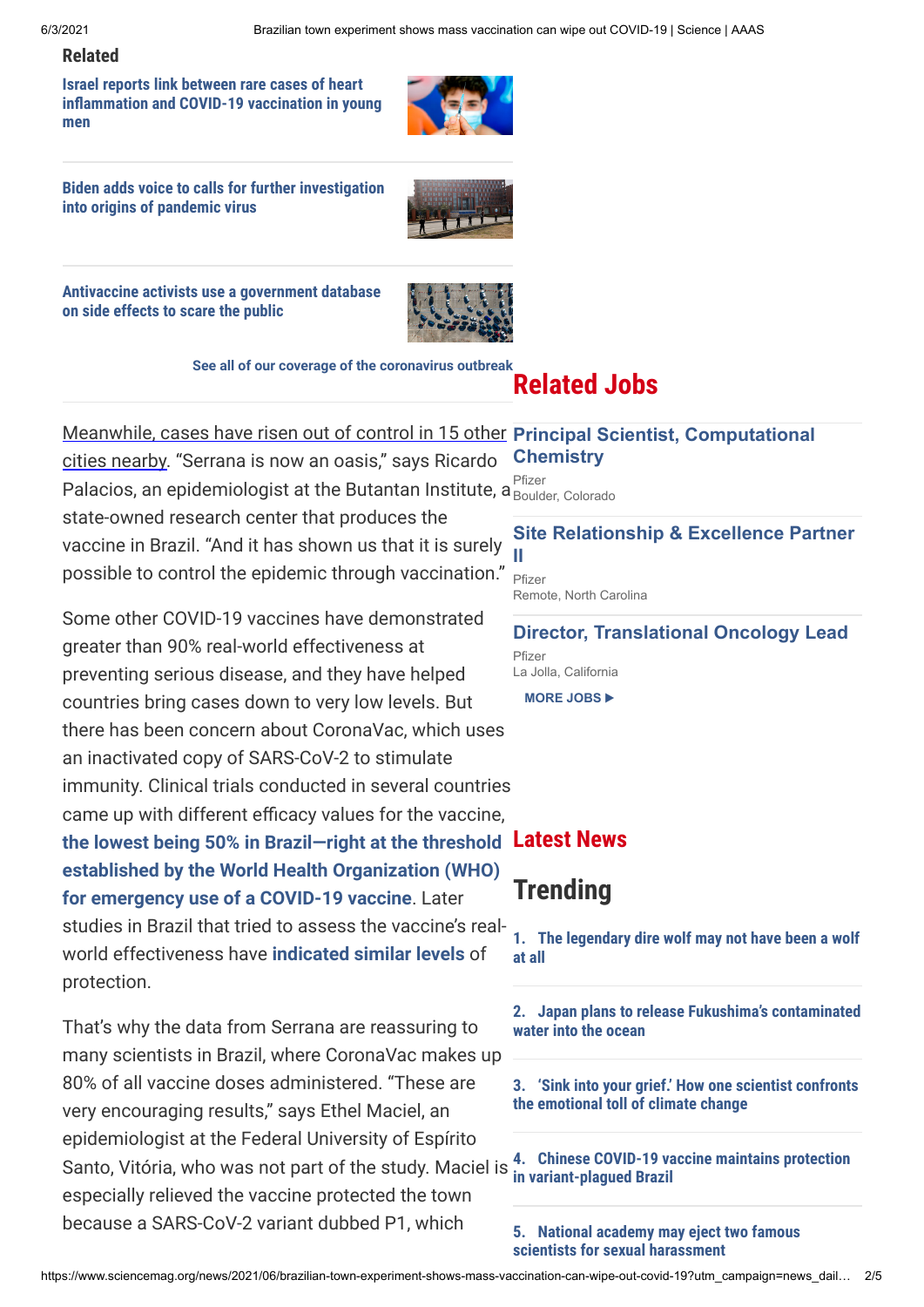originated in Brazil and is now the most prevalent in the country, was also the most common variant in Serrana during the period of the study. Lab studies had **[1. Hard choices emerge as link between](https://www.sciencemag.org/news/2021/04/hard-choices-emerge-link-between-astrazeneca-vaccine-and-rare-clotting-disorder-becomes)** suggested P1, which WHO recently proposed renaming delta, could elude protection from vaccines.

WHO announced today that it granted CoronaVac an emergency use listing, a step that should speed the vaccine's use in many low-income countries. Brazil has the world's second deadliest COVID-19 outbreak, with more than 461,000 deaths officially, below the United States but ahead of India. Brazil's vaccination campaign, slow to get off the ground because of scarce vaccine supplies, is still only targeting the elderly and patients with comorbidities. Only 15% of the population has had at least one vaccine dose.

The mass vaccination experiment in Serrana was named Project S—not for the town, but for "secret," as the plans were initially kept quiet to avoid a massive migration to the town. When it began, one in 20 Serrana residents was infected, and more than 25% had been previously exposed to the virus. The high caseload made the town attractive as a test site, along with its modest population of just over 45,000 people and its proximity to a campus of the University of São Paulo.

The team of about 15 researchers, supported by local authorities and health professionals, first conducted a detailed census. Then they divided Serrana into 25 sections that represented microcosms of people who interact with each other—for example, residents living in the same group of buildings or shopping in the same stores. The researchers then assembled four groups of residents from these clusters and started to vaccinate each group 1 week apart, administering second doses 4 weeks after the first. Only residents 18 years and older who weren't suffering from chronic diseases and not pregnant were eligible. After 8 weeks, 96% of those, about 27,000 in total, had received two shots. **[Climate change is triggering more](https://www.sciencemag.org/news/2021/04/climate-change-triggering-more-lightning-strikes-arctic) lightning strikes in the Arctic**

Although the town was never closed or isolated from neighboring cities, the researchers say they started to

# **Most Read**

**AstraZeneca vaccine and rare**

**[2. One number could help reveal how infectious a](https://www.sciencemag.org/news/2020/09/one-number-could-help-reveal-how-infectious-covid-19-patient-should-test-results) COVID-19 patient is.**

**[3. Top German psychologist fabricated data,](https://www.sciencemag.org/news/2021/04/top-german-psychologist-fabricated-data-investigation-finds) investigation finds**

**[4. Particle mystery deepens, as physicists confirm](https://www.sciencemag.org/news/2021/04/particle-mystery-deepens-physicists-confirm-muon-more-magnetic-predicted) that the muon is more magnetic than predicted**

**[5. Food supplements that alter gut bacteria could](https://www.sciencemag.org/news/2021/04/food-supplements-alter-gut-bacteria-could-cure-malnutrition) 'cure' malnutrition**

### **Sifter**

**[This homely mollusk's rock-hard](https://www.sciencemag.org/news/2021/06/homely-mollusk-s-rock-hard-chompers-are-made-rare-minerals) chompers are made of rare minerals**



By Sofia [Moutinho](https://www.sciencemag.org/author/sofia-moutinho) | Jun. 2, 2021

#### **[Sugars spice up RNA](https://www.sciencemag.org/news/2021/05/sugars-spice-rna)**

By [Robert Service](https://www.sciencemag.org/author/robert-service) | May. 18, 2021



**[Paralyzed person types at record](https://www.sciencemag.org/news/2021/05/paralyzed-person-types-record-speed-imagining-handwriting) speed—by imagining handwriting**

By Kelly [Servick](https://www.sciencemag.org/author/kelly-servick) | May. 13, 2021



By Sofia [Moutinho](https://www.sciencemag.org/author/sofia-moutinho) | Apr. 7, 2021

#### **Tropical forest destruction [increases, despite the pandemic](https://www.sciencemag.org/news/2021/03/tropical-forest-destruction-increases-despite-pandemic)**

By Sofia [Moutinho](https://www.sciencemag.org/author/sofia-moutinho) | Mar. 31, 2021



**[More Sifter](https://www.sciencemag.org/news/sifter)**

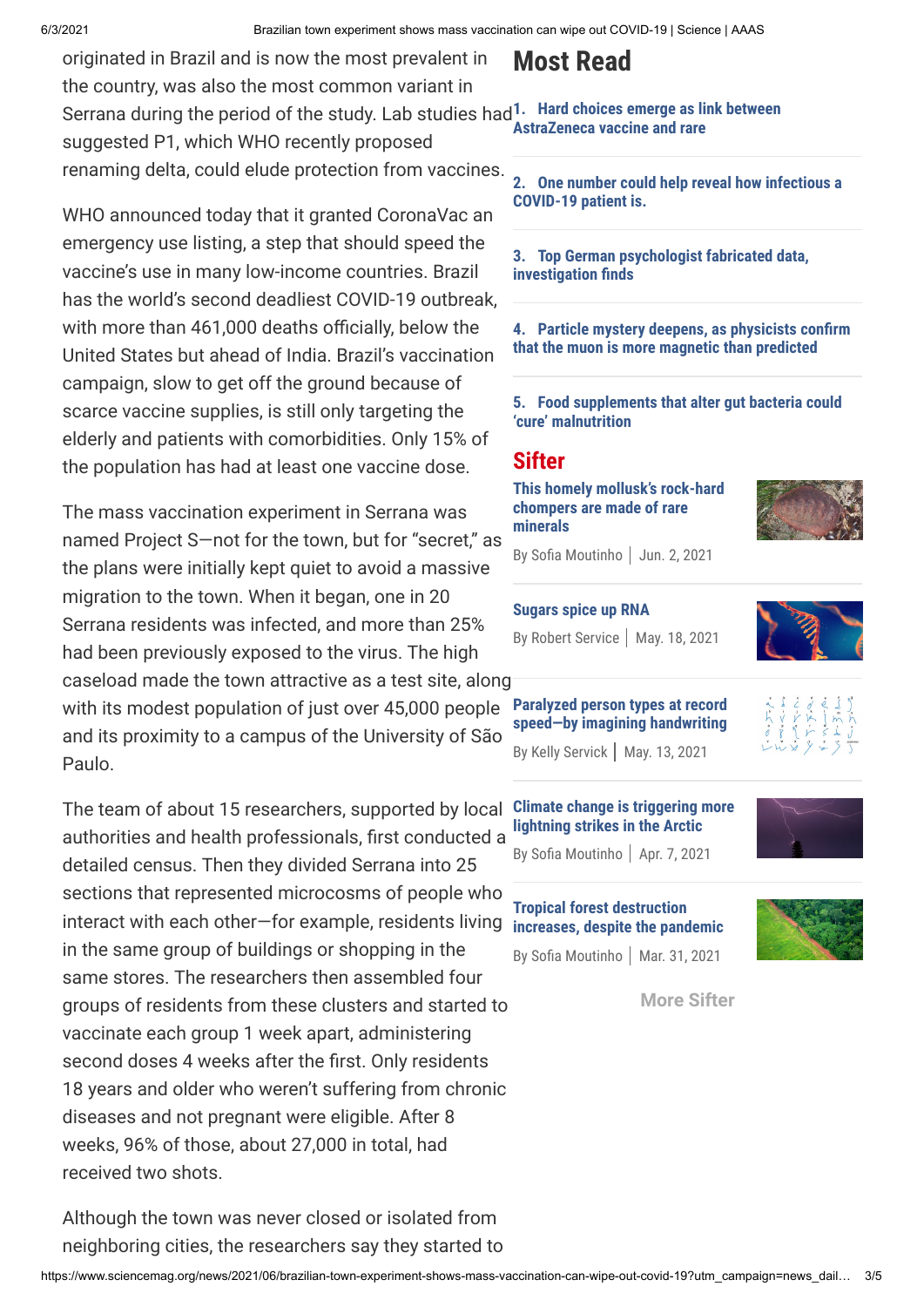see a reduction in transmission almost immediately after the first group got its second dose. By the time the third group received its second dose, and about 75% of the eligible population was immunized, the outbreak was effectively under control.

The researchers suggest the vaccination campaign, combined with the population's previous infections, may have gotten the town to "herd immunity," the point at which the coronavirus has difficulty finding new people to infect because so many are already immune. On day 14 after the last vaccination, there were only two cases among vaccinated people and no deaths. "It was amazing," Palacios says. COVID-19 cases, hospitalizations, and deaths also plummeted among children and teenagers, none of whom received the vaccine.

No severe side effects were reported. The team says the results will soon be submitted to a journal for publication and it may post a preprint before that. Florian Krammer, a virologist at the Icahn School of Medicine at Mount Sinai, says the experiment "sounds interesting and the outcome makes sense," but cautions that further data from a published study are necessary to draw conclusions.

Ricardo Gazzinelli, president of the Brazilian Immunology Society, says the results are good news for CoronaVac, but cautions that 2 months of analysis is too short. The research team plans to track Serrana's residents for up to 1 year to see whether their immunity wanes. If it does so quickly, ending the pandemic using CoronaVac might be hard, because Brazil would probably need to start giving booster shots even before it has fully vaccinated the entire population.

"If the vaccine's efficacy period is short and we keep the current pace of vaccination, herd immunity will never be reached because when most of the population is vaccinated, a large group won't be immune anymore," Gazzinelli says.

#### Posted in: **[Health](https://www.sciencemag.org/category/health)**, **[Latin America](https://www.sciencemag.org/category/latin-america)**, **[Coronavirus](https://www.sciencemag.org/tags/coronavirus)**